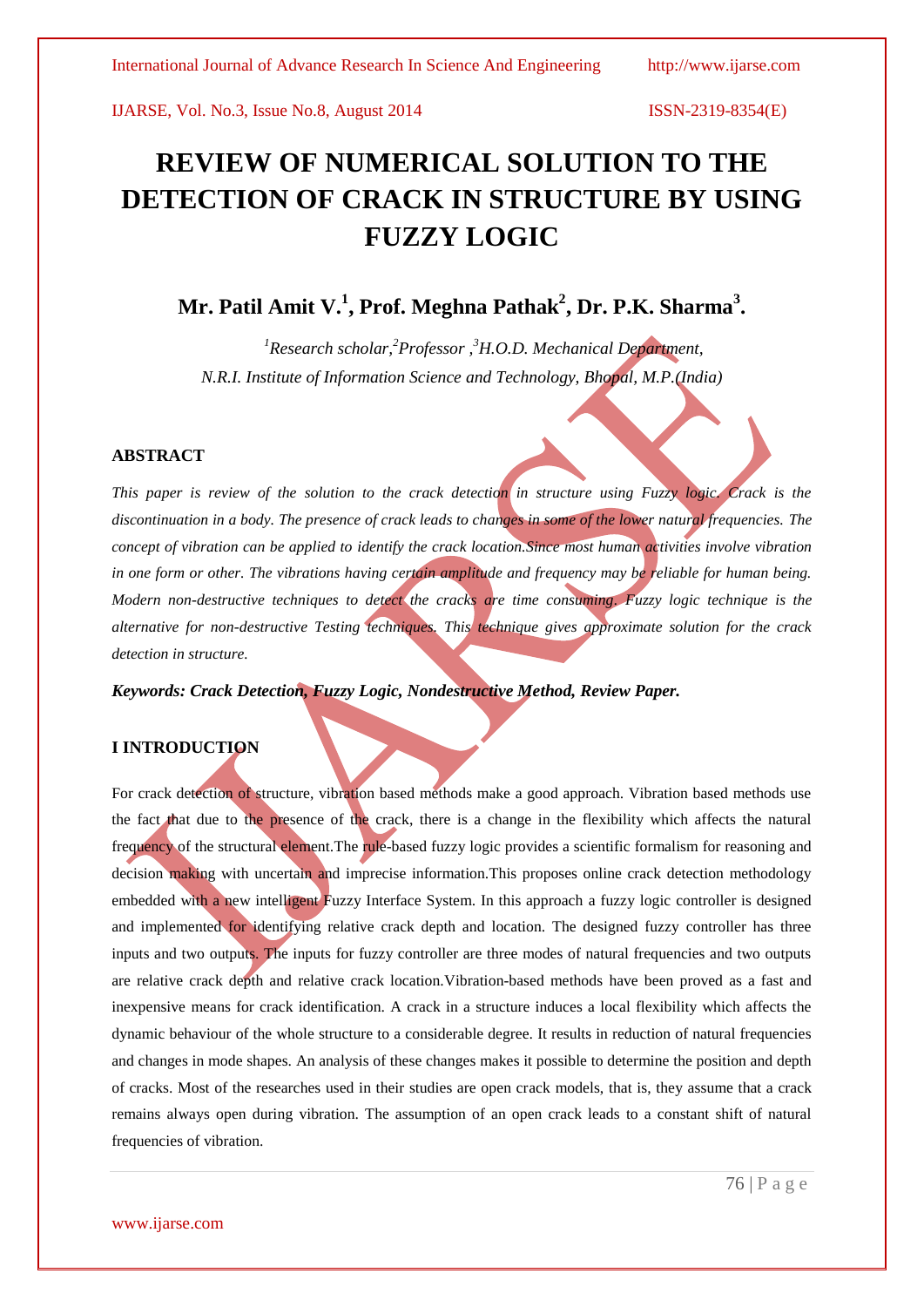#### **II LITERATURE REVIEW**

**Research of different researchers on crack detection in structure is as follows.**

- Amiya Kumar Dash represents the multi crack detection of structure using fuzzy Gaussian technique. He derived from thevibration parameters numerical methods of the cracked cantilever beam to set several fuzzy rules for designing the fuzzy controller used to predict thecrack location and depth.
- Dayal R. Parhi and Sasanka Choudhury a cantilever beam with a single crack has been taken into consideration. Finite element method is used to find out the natural frequencies of the faulty cantilever beam. A fuzzy controller has been designed using trapezoidal, Gaussian as well as triangular membership function to find out the crack depth and crack location.
- Meysam Siyah Mansoory attempt to evaluate the performance of the SUSAN edged Detector for noisy images based on fuzzy thresholding. Experimental results have demonstrated that the SUSAN edge Detector works quite well for digital images noisy with Gaussian noise Because the SUSAN algorithm uses no derivative too the proposed algorithm is less sensitive to noise than other edge detectors. Meanwhile this algorithm in comparison with other method had processing time less than other in this field.
- N. V. NarasimhaRao Rao proves the vibration analysis of crack cantilever beam with open transverse crack. A fuzzy logic interface system is used to analyze the crack in cantilever beam. A series of fuzzy rules are used finally for prediction of crack depth and crack location.
- D.K. Agarwalla concludes crack detection and localization is the main topic of discussion for various researchers across the globe. It is concluded that results obtained from experiment have a very good agreement with the results obtained from FEM and the structure vibrates with more frequency in the presence of a crack away from the fixed end.
- R. Tiwari and M. Karthikey developed identification procedure for the detection, localization, and size of a crack in a beam based on forced response measurements. They used circular beam supported by rolling bearings at both ends for this experiment.
- S Lalonde J Lanteigne, F Leonard, and Y Turcotte studied cracks that occurred in metal beams obtained under controlled fatigue-crack propagation.
- An analytical and experimental approach by H. Nahvi and M. Jabbari et al. to the crack detection in cantilever beams by vibration analysis. Sensibility analysis of the inverse problem of the crack parameters (location and depth) determined by M. B. Rosales, C P Filipich and F S Buezas et al. An efficient numerical technique is necessary to obtain significant results.

# **III THEROTICAL FORMULATIONS**

For crack depth and location,the terms RCD and RCL are considered and calculated by the formula,

 $RCL = \frac{distance\ of\ crack\ ground\ in\ the\ beam}$  (1)

www.ijarse.com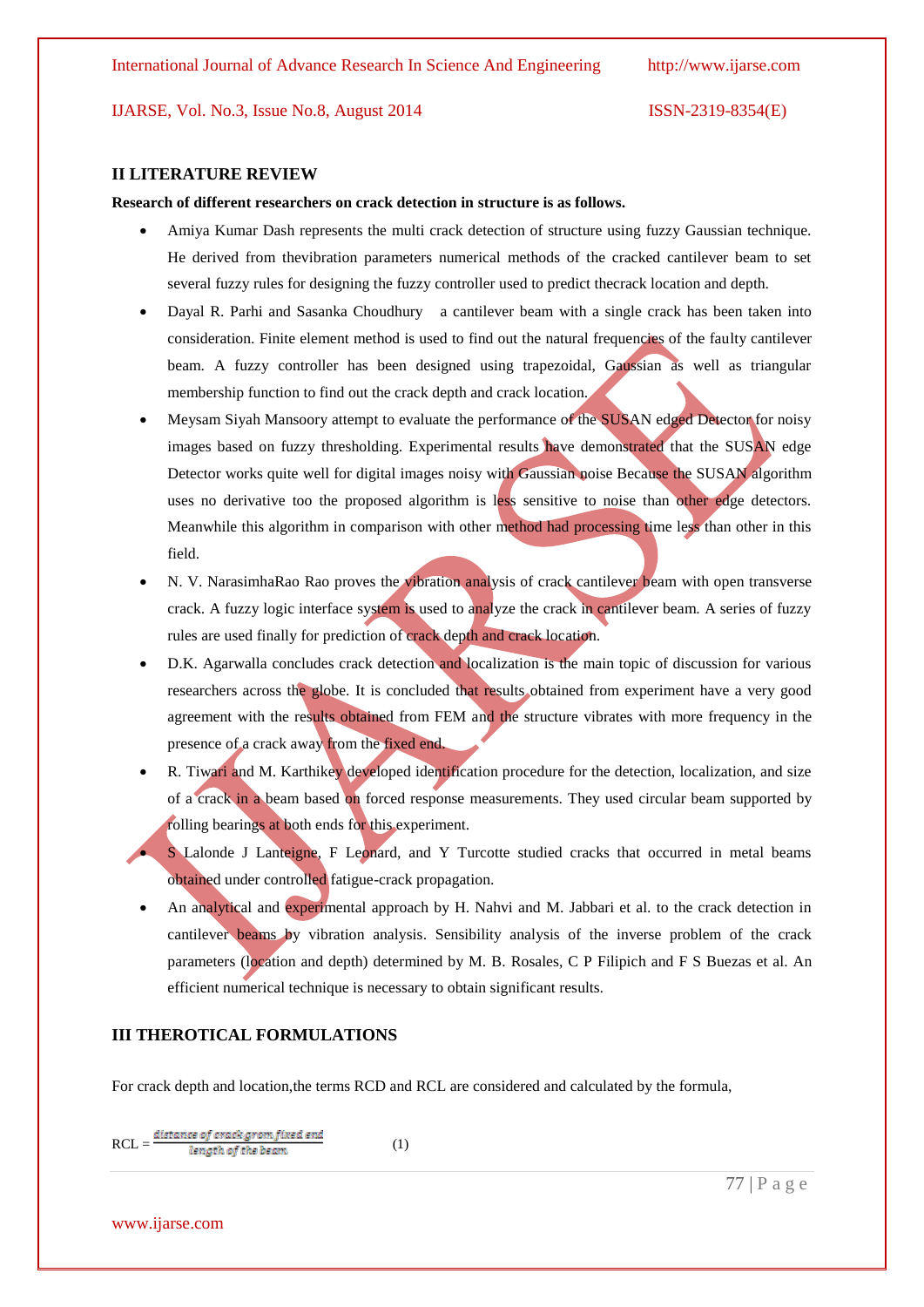# $RCD = \frac{depth\, of\, the\, crack}{depth\, of\, the\, beam}(2)$

It is assumed that the natural frequency changes due to the change in moment of inertia only. The beam made up of structural steel material by extrusion process. The Young's modulus for the beam material of length 700 mm is 210 $\times$ 10<sup>9</sup> N/m<sup>2</sup>. The beam models no. 1 to 5 is of rectangular cross section while beam model from 6 to 10 are of square cross section.

#### **IV FUZZY LOGIC TECHNIQUE**

Fuzzy logic system is inspired by the remarkable human capability to operate on and reason with perceptionbased information. The rule-based fuzzy logic provides a scientific formalism for reasoning and decision making with uncertain and imprecise information. A general model of a fuzzy inference system (FIS) is shown in Figure 2. The fuzzifier maps input numbers into corresponding fuzzy memberships. This is required in order to activate rules that are in terms of linguistic variables. The fuzzifier takes input values and determines the degree to which they belong to each of the fuzzy sets via membership functions. The inference engine definesmapping from input fuzzy sets into output fuzzy sets.







For a given input, more than one rule may fire. Also, in an FIS, multiple regions are combined in the output space to produce a composite region. A general schematic of an FIS is shown in Figure1.

Fuzzy rules are fired in parallel, which is one of the important aspects of an FIS. In an FIS, the order in which rules are fired does not affect the output. The defuzzifier maps output fuzzy sets into a crisp number. Given a fuzzy set that encompasses a range of output values, the defuzzifier returns one number, thereby moving from a fuzzy set to a crisp number. The result of fuzzy logic or outputs from fuzzy logic has been tabulated in Table 1. Here input for fuzzy logic is different modes of natural frequency and output will be relative crack depth and relative crack location. The natural frequency are obtained from finite element formulation are taken for developing fuzzy model.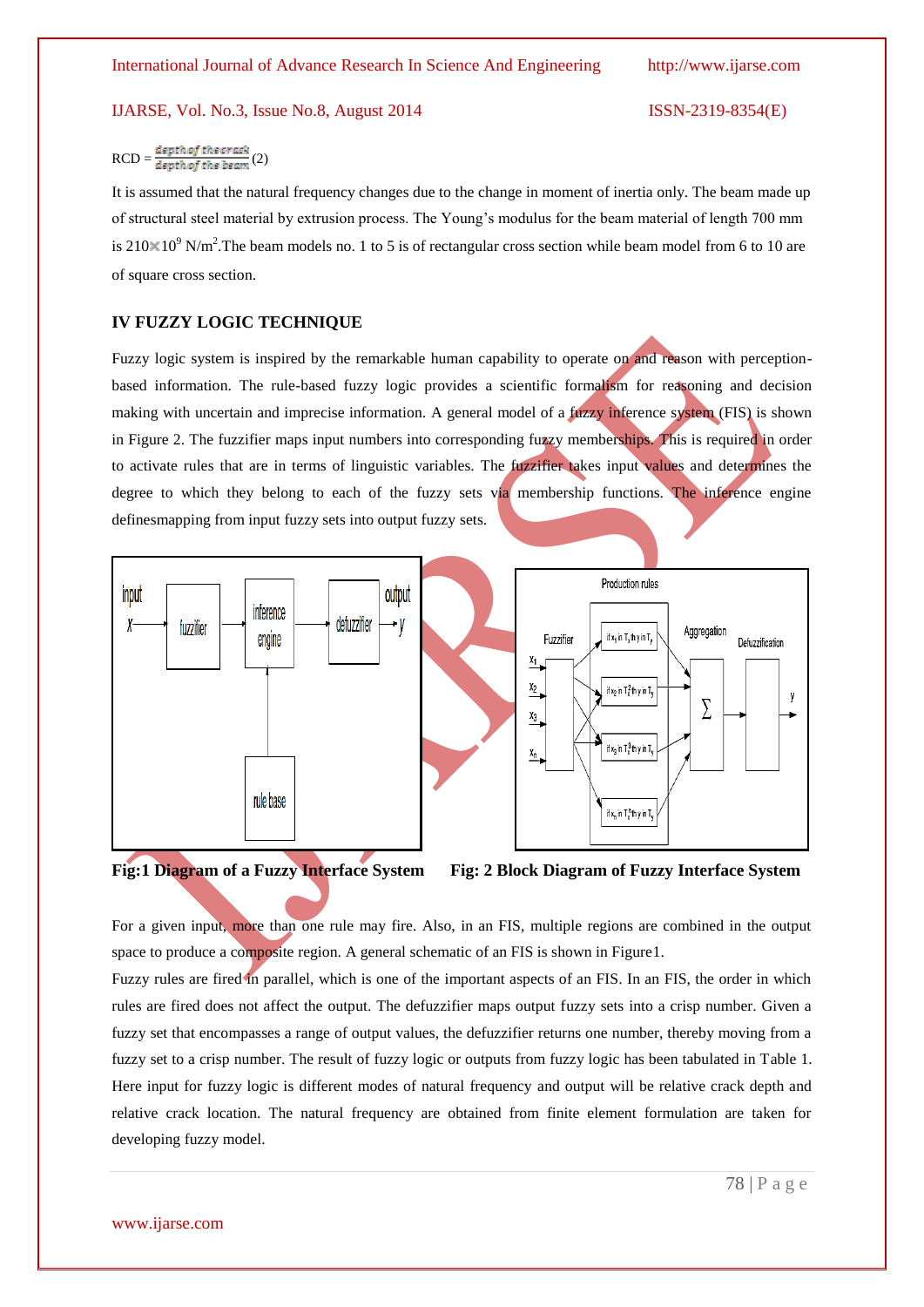

**Table 1 Fuzzy Logic calculation of Relative Crack Depth & Relative Crack Location.**

## **V CONCLUSION**

# **We can draw following conclusions**

Changes in natural frequency observed at the area of crack location. When the crack depth is constant and crack location increases from the cantilever end natural frequency decreases. As square cross section beam have same transverse and longitudinal frequency, it is better to use rectangular cross section beams since they have larger transverse frequency than longitudinal. When the crack depth increases and the crack location is constant the natural frequency of the beam decreases.

Crack depth and crack location of a beam can be predicted by fuzzy controller is within nanoseconds. Hence it saves considerable amount of computation time. By Comparing the Fuzzy results with the theoretical results it is observed that the developed Fuzzy Controller can predict the relative crack depth and relative crack location in a very accurate manner. Here an approach can be suggested which is based on the combination of both ANSYS and Fuzzy, in which natural frequency obtained in ANSYS can be used as input for fuzzy controller for determination of accurate value of crack depth and crack location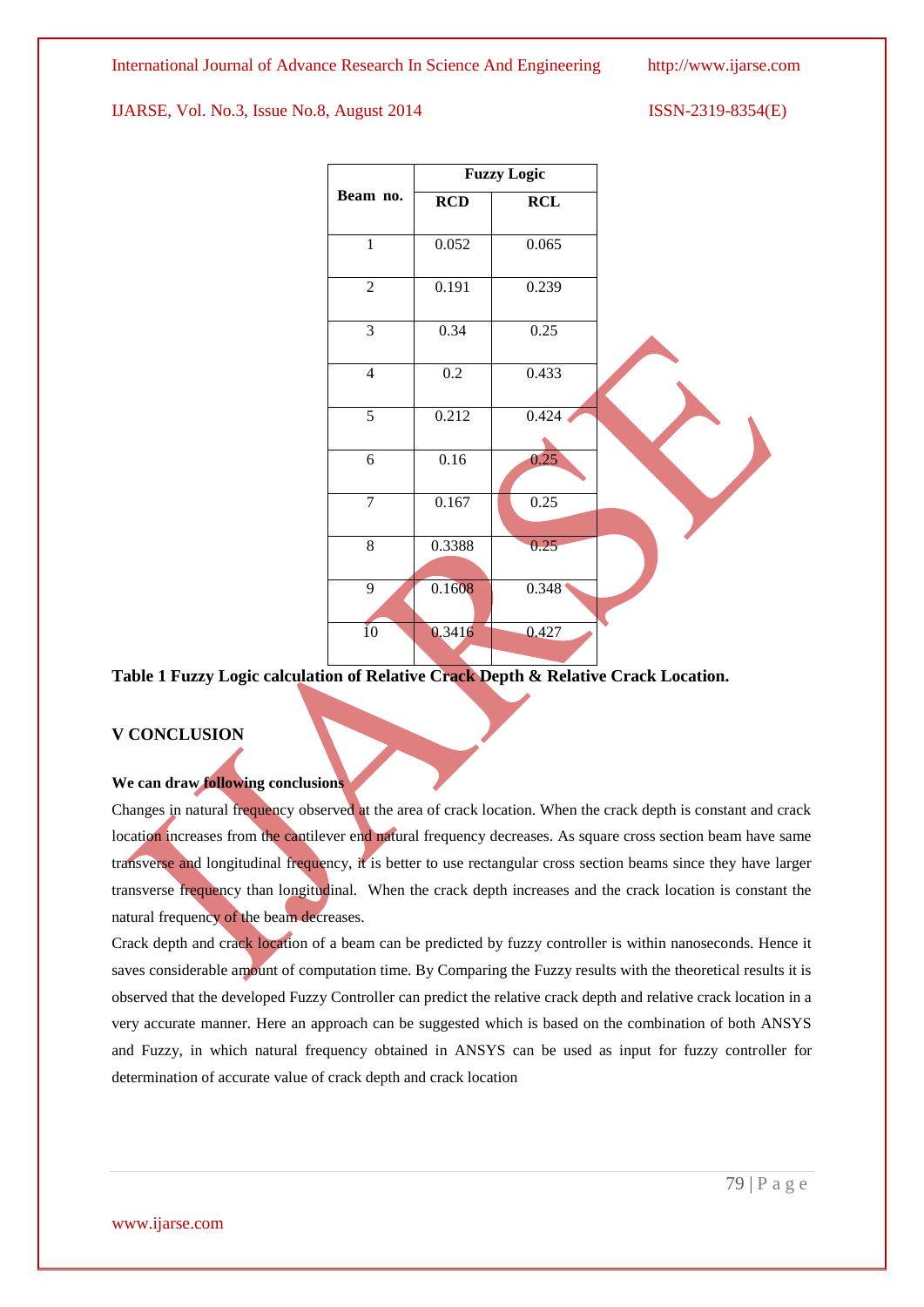#### **VI ACKNOWLEDGMENT**

The author would like to thank Prof. Meghna Pathak (Guide) and Dr. P. K. Sharma (HOD), Mechanical Department, N.R.I. Institute of Information and Technology, Bhopal, Madhya Pradesh. India. I am also thankful to the blessing of Family, Teacher's and my friends are the main cause behind the successful completion of this paper. I wish to acknowledge great moral support given by management of N.R.I. Institute of Information and Technology, Bhopal, Madhya Pradesh. India.

#### **REFERENCES**

#### **Journal Papers:**

- **[1].** M. Chati, R. Rand and S. Mukherjee, "Modal analysis of a cracked beam", journal of sound and vibration, vol. 207(2), 1997, pp. 249-270
- **[2].** A. Dixit, S. Hanagud, "Single beam analysis of damaged beams verified using a strain energy based damage measure", International Journal of Solids and Structures, vol. 48, 2011, pp. 592-602.
- **[3].** Prashant M. Pawar, Ranjan Ganguli, "Genetic fuzzy system for damage detection in beams and helicopter rotor blades", Journal of Comput. Methods Appl. Mech. Engrg. Vol. 192, 2003, pp. 2031–2057
- **[4].** Mohammad R. Jahanshahi, "An innovative methodology for detection and quantification of cracks through incorporation of depth perception", Journal of Machine Vision and Applications, Feb 2011, pp. 3-11
- [5]. N. V. NarasimhaRao, "Fault diagnosis of dynamic cracked structure using fuzzy interface system", International Journal of Emerging Trends and Engineering Development, Vol.5, Jul 2012, pp. 1-10
- **[6].** Sasanka Choudhury and Dayal Parhi R, "Crack detection of a cantilever beam using Kohonen network techniques", Global Advance Research Journal of Engineering, Technology and Innovation, Vol. 2(5), June 2013, pp. 153-157
- **[7].** Pankaj Charan Jena, Dayal R. Parhi, GoutamPohit, "Faults detection of a single cracked beam by theoretical and experimental analysis using vibration signatures", IOSR Journal of Mechanical and Civil Engineering, Volume 4, Issue 3 (Nov-Dec. 2012), PP 01-18
- **[8].** Maosen Cao, Lin Ye, Limin Zhou, Zhongqing Su, RunboBai, "Sensitivity of fundamental mode shape and static deflection for damage identification in cantilever beams", journal of Mechanical Systems and Signal Processing, vol. 25, 2011, pp. 630- 643
- **[9].** Meysam Siyah Mansoory, "Automatic crack detection in eggshell based on SUSAN Edge Detector using Fuzzy Thresholding", Journal of Modern Applied Science, Vol.5 No.6, Dec 2011, pp. 1-9.
- **[10].**Z. A. Jassim, N.N. Ali, F. Mustapha, N.A. Abdul Jalil, "A review on the vibration analysis for a damage occurrence of a cantilever beam", Journal of Engineering Failure Analysis, vol. 31, 2013, pp. 442–461
- **[11].**P. K. Jenaa,, D. N. Thatoi, J. Nanda, D. R. K. Parhi, "Effect of damage parameters on vibration signatures of a cantilever beam", journal of Procedia Engineering, vol. 38, 2012, pp.3318 – 3330
- **[12].**D. K. Agarwalla, D. R. Parhi, "Effect of Crack on Modal Parameters of a Cantilever Beam Subjected to Vibration", journal of Procedia Engineering, vol. 51 , 2013, pp. 665 -669